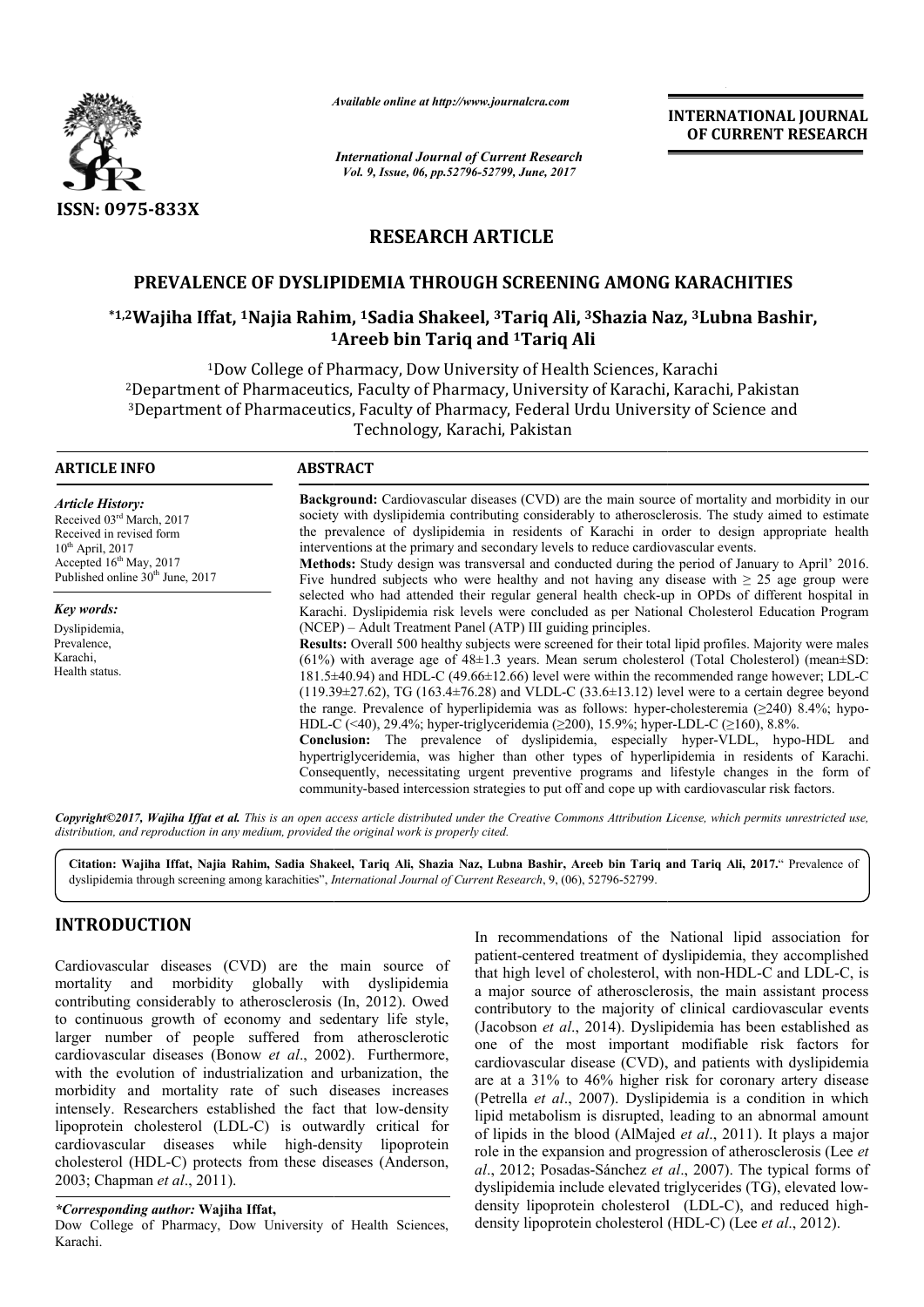The prevalence of dyslipidemia was increased intensely in the modern decade. In past years, studies were conducted to observe prevalence of dyslipidemia in Pakistan (Posadas-Sánchez *et al*., 2007; Jafar *et al*., 2005). Though, there was no research focusing on the recent trend of such prevalence among Pakistani populations. Therefore, the study objective was to bring up to date the prevalence of dyslipidemia among residents of Karachi.

#### **Impact on society**

Dyslipidemia is very common in South Asian region because of their unbalanced diet, sedentary lifestyle, lack of awareness and obesity. This research work provides real picture of lipid profile of healthy individuals of Karachi. The variability of lipid profiles among gender and different age groups were investigated. These results provide an important data on basis of which government authorities can plan and implement awareness programs for general public.

## **MATERIALS AND METHODS**

#### **Setting and subjects**

The study setting was Karachi, a metropolitan city of Pakistan. Study design was transversal and conducted during the period of January to April' 2016. Subjects were selected by nonprobability sampling. Five hundred subjects with  $\geq 25$  age group were selected who had attended annual general health check-up in OPDs of different hospital in Karachi.

#### **Measurements**

According to the program protocol, all subjects between 25 to 65 years old were invited to participate in the screening and undergo anthropometric measurements and a measurement of their serum lipid profile. The serum lipid profile included TC, HDL-C, LDL-C, very low-density lipoprotein (VLDL-C), and TG. Dyslipidemia risk levels were considered as stated by National Cholesterol Education Program (NCEP) – Adult Treatment Panel (ATP) III guiding principles. In our study, dyslipidemia was defined as of the presence of hypercholesterolemia (≥240 mg/dL), hypo-HDL-C (<40 mg/dL), hyper-LDL-C ( $\geq 160$  mg/dL), or hyper-TG ( $\geq 200$ mg/dL) as presented in Table 1 (Panel, 2002). The lipoprotein screening tests were performed after the subjects had fasted for at least eight hours.

**Table 1. Recommended ranges of cholesterols for normal and dyslipidemia according to the Adult Treatment Panel III criteria**

| ATP III Guidelines for Lipid profile |  |  |
|--------------------------------------|--|--|

|  | ATP III Classification of LDL. Total, and HDL Cholesterol (mg/dL) |  |  |  |
|--|-------------------------------------------------------------------|--|--|--|
|  |                                                                   |  |  |  |

| LDL Cholesterol - Primary Target of Therapy |                            |
|---------------------------------------------|----------------------------|
| < 100                                       | Optimal                    |
| 100-129                                     | Near optimal/above optimal |
| 130-159                                     | Borderline high            |
| 160-189                                     | High                       |
| >190                                        | Very high                  |
| <b>Total Cholesterol</b>                    |                            |
| < 200                                       | Desirable                  |
| 200-239                                     | Borderline high            |
| >240                                        | High                       |
| <b>HDL Cholesterol</b>                      |                            |
| < 40                                        | Low                        |
| 560                                         | High                       |
|                                             |                            |

#### **Table 2. Demographical characteristics of study population**

| Characteristics          | (%)                |
|--------------------------|--------------------|
| Gender                   |                    |
| Male                     | 305(61)            |
| Female                   | 195 (39)           |
| Age                      | $48 \pm 1.3$ years |
| <b>Employment status</b> |                    |
| Employed                 | 404 (38.8%)        |
| Unemployed               | 637 (61.2%)        |

#### **Ethical Issues**

Prior written consent was taken from the participants after explaining them about the benefits and harms of the study and their identification was kept confidential. Photographs of individuals were not taken any time. Prior permission from the laboratory administration was taken and their names were not used anywhere. The study was also carried out using the ethical standards set forth in the Helsinki Declaration of 1975.

#### **Statistical analysis**

Statistical analysis was performed using SPSS version 19.0 software. Descriptive statistics were calculated for all the variables, including continuous variables i.e. age, HDL, LDL, VLDL, TG and serum cholesterol and categorical variables i.e. gender. Differences between these groups were evaluated using Student's t-test, ANOVA. Multivariate logistic regression analyses were used to recognize independent factors of dyslipidemia amongst adults with odds ratios (ORs) and corresponding 95 % confidence intervals (CIs) was calculated. P values less than 0.05 were deemed to be statistically significant. Since the target population of screening program was between 25 and 65 years of age, the study subjects were categorized as between 25 and 40 years of age, 41 to 55 years of age, and more than 55 years of age.

### **RESULTS AND DISCUSSION**

Dyslipidemia indicated the increased level of total cholesterol and LDL cholesterol, decreased level of HDL cholesterol and hypertriglyceridemia existing either in combination or unaccompanied (Zahid *et al*., 2008). Dyslipidemia is one of the recognized predicTable risk factors for coronary heart diseases in addition to diabetes, cigarette smoking and hypertension. However such predicTable risk factors and their related clinical manifestations are mainly averTable by a healthy lifestyle (Misra *et al*., 2013) . The current study was executed to observe the pattern of cholesterol level and also to observe prevalence of dyslipidemia in Pakistani population. It was observed that the mean cholesterol levels including LDL-C, triglyceride and VLDL-C were high than normal recommended levels. During the current study, a total of 500 subjects were screened for their total lipid profiles. Majority were males (61%). Average age of participants was  $48\pm1.3$ years (Range: 25 - 65 years). More than half were unemployed (61.2%) (Table 2). It was observed that total cholesterol (mean±SD: 181.5±40.94) and HDL-C (49.66±12.66) level were within the recommended range however; LDL-C  $(119.39\pm27.62)$ , TG (163.4 $\pm$ 76.28) and VLDL-C (33.6 $\pm$ 13.12) level were to a certain degree beyond the range (Table 3). The mean cholesterol levels were statistically analyzed for differences from normal levels as most of the participants were those not receiving any anti-hyperlipidemic drug.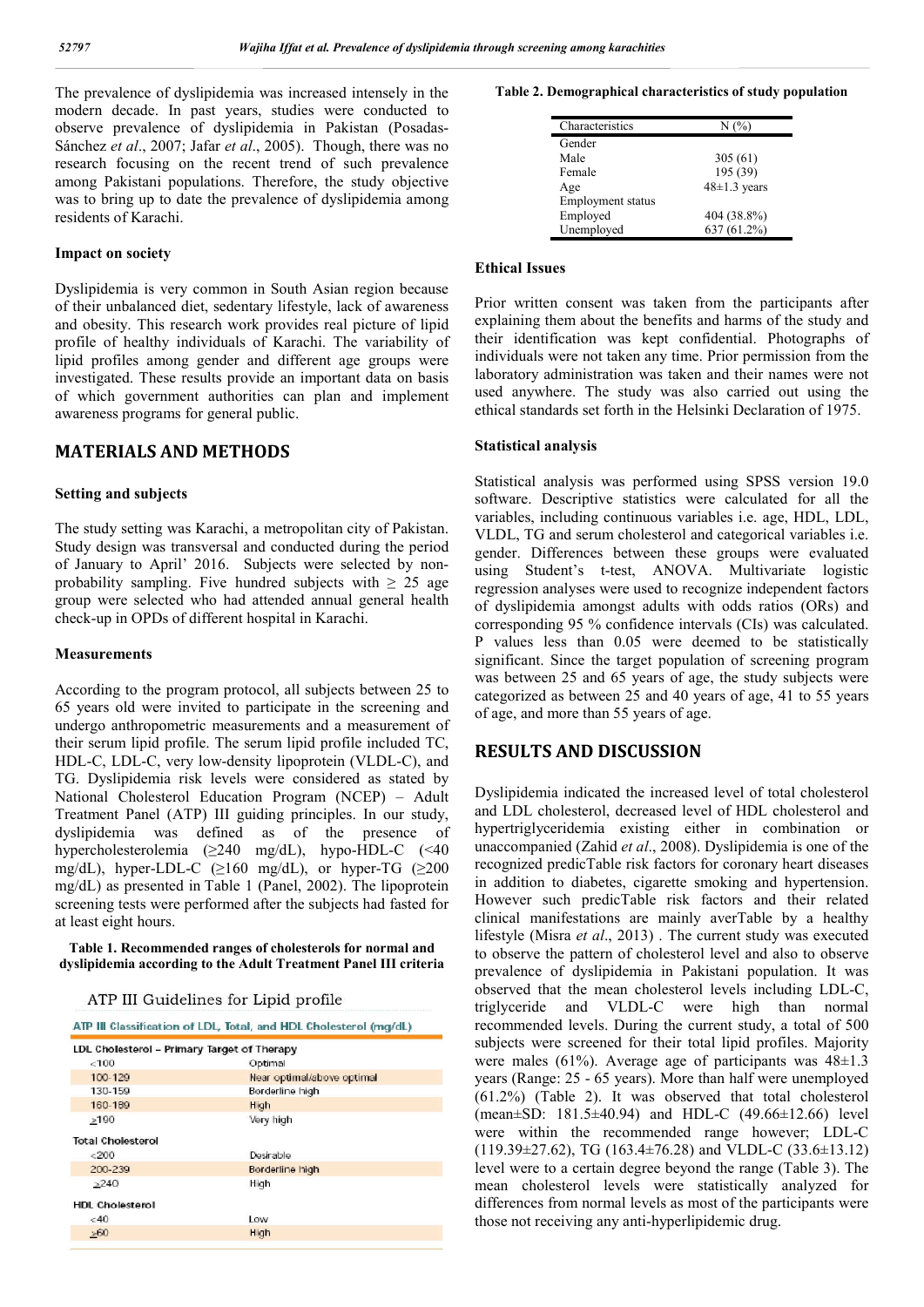| Cholesterol type  | $Mean\pm(SD)$      | $t$ (sig)          | Mean difference | 95% confidence interval |
|-------------------|--------------------|--------------------|-----------------|-------------------------|
| Serum cholesterol | $181.5 \pm 40.94$  | $-10.102(0.0001)$  | $-18.49$        | $-22.0955 - 14.9005$    |
| Triglycerides     | $163.4 \pm 76.28$  | $3.929 \le 0.0001$ | 13.4            | 6.7018-20.1062          |
| HDL.              | $49.66 \pm 12.66$  | $-8.266 \le 0.001$ | $-10.34$        | $-11.4566 - 9.2314$     |
| LDL               | $119.39 \pm 27.62$ | 15.696(0.001)      | 19.39           | 16.9594-21.8126         |
| VLDI.             | $33.6 \pm 13.12$   | $6.136 \le 0.0001$ | 3.6             | 2.4553-4.7681           |

**Table 3. Lipid profile of the study population (n=500 (n=500) comparison with normal levels**

**Table 4. Lipid profile of the study population and its association with age and gender**

| Cholesterol type  | Gender association t (sig.) | Age association $F$ (sig.) |
|-------------------|-----------------------------|----------------------------|
| Serum cholesterol | $3.733 \le 0.0001$          | 2.182(0.114)               |
| Triglycerides     | 3.744(0.0001)               | 4.735(0.009)               |
| <b>HDL</b>        | 1.378(0.169)                | 7.857(0.0001)              |
| LDL.              | 3.806(0.0001)               | 1.110(0.330)               |
| VLDL              | 1.968(0.051)                | 2.469(0.086)               |

**Table 5. Spearman and Pearson correlation among different types of cholesterols**

| Association               | Spearman's correlation coefficient | Pearson correlation coefficient |
|---------------------------|------------------------------------|---------------------------------|
| Serum cholesterol vs TG   | $.422$ **                          | .471                            |
| Serum cholesterol vs LDL  | $.893***$                          | $.865**$                        |
| Serum cholesterol vs VLDL | $.287**$                           | $.309**$                        |
| TG vs LDL                 | $.328**$                           | $.245***$                       |
| <b>TG</b> vs VLDL         | $.887**$                           | $.925***$                       |
| TG vs HDL                 | $-.032$                            | $-.063$                         |
| <b>HDL</b> vs VLDL        | $-.101"$                           | $-.119$ <sup>**</sup>           |
| HDL vs LDL                | $-0.423$                           | $-0.501$                        |

\*\*. Correlation is significant at the 0.01 level (2-tailed).

Population averages of TG, LDL-C and VLDL-C in mg/dL were increased from recommended levels by 13.4, 19.39 and 3.61 respectively. Average TC and HDL levels of study population were decreased by 18.5 and 10.4 ( (Table 3). The observed decline in HDL-C levels and incline in LDL-C levels is very alarming. Different lifestyles, access to care, and variations in dietary habits may influence the prevalence of hyperlipidemia. Other studies have found inequities in health care utilization according to demographic factors (Khader *et*  al., 2010; Hassanzadeh et al., 2013). These inequities in health care utilization were increased from poor to rich quintiles, but non-significant in different quintiles of males and females. Being in the lowest quintile of household wealth index was associated with the lower use of outpatient health services. Statistical significant association was also observed between age and cholesterol (TG and HDL) levels  $(p<0.01)$ . It has been reported that mostly all types of hyperlipidemias was significantly increased with the increasing age especially high TG, high LDL, and high TC (Misra, 2013 , 2013). Gender was significantly associated with all types of cholesterols  $(p<0.001)$ except HDL and VLDL (Table 4). Risks are uniformly high in significantly associated with all types of cholesterols (p<0.001) except HDL and VLDL (Table 4). Risks are uniformly high in women previously reported from Pakistan (Posadas-Sánchez *et al*., 2009). Spearman and Pearson correlation was applied to observe the association among different types of cholesterols. Strong positive correlation was observed between total cholesterol and LDL-C; triglyceride with VLDL-C, moderately positive association of serum cholesterol with triglycerides. Moderately negative association was observed between HDL-C and LDL-C. Most of the correlations were significant C and LDL-C. Most of the correlations were significant except TG verses HDL-C and HDL-C verses VLDL-C. All the results of bivariate correlation are mentioned in Table 5. Prevalence of hypo-HDL, hyper-triglycerides and hyper-VLDL was higher in the current study (figure 1). A study from the neighboring country reported that 13.9% had hypercholesterolemia, 29.5% had hypertriglyceridemia, 72.3% had low HDL-C, 11.8% had high LDL-C levels and 79% had abnormalities in one of the lipid parameters. significant in different quintiles of males and females.<br>g in the lowest quintile of household wealth index was<br>ciated with the lower use of outpatient health services.<br>stical significant association was also observed betw d VLDL-C, moderately<br>
and hypotriphyericals Mexico, reported that hypotropological<br>
HS by 13.4, 19.39 and and hypotriphyerines (Lee et al., 2012). Similar type<br>
HD1. levels of study hypotripidemia were reported in a study

and hyper-triglycerides were the most prevalent hyperlipidemias (Lee *et al al*., 2012). Similar types of hyperlipidemia were reported in a study from Korea hyperlipidemia were reported in a study from Korea<br>(Mohammadbeigi *et al.*, 2013). A research reported that 48.8% had high TC level, 40.7% had high LDL-C, 40.1% had low HDL-C, 43.6% had high triglyceride levels, and 75.7% had at least one abnormal lipid level. He observed a significant association of age with high level of triglycerides, C, and high TC. Present study results were in compliance with C, and high TC. Present study results were in reports published from Iran (Roh *et al.*, 2013). Another study conducted in Mexico, reported that hypo-HDL C, 43.6% had high triglyceride levels, and 75.7% had at one abnormal lipid level. He observed a significant ation of age with high level of triglycerides, high LDL-



Previous researches conducted in Pakistan also reported higher prevalence of hyperlipidemia than the current one (Mohammadbeigi et al., 2015; Jafar et al., 2005). Reason for such difference might be due to the fact that patients assessed in those studies were known cases of any cardiovascular abnormality. In contrast, a lower prevalence of dyslipidemia has been identified in one study from Pakistan (32.7% of adults) (Mohammadbeigi *et al* ., 2015) and from Canada (14.0% of adults) (Petrella *et al* ., 2007). Although our study estimated the prevalence of dyslipidemia in different age groups and the prevalence of undiagnosed dyslipidemia, it did not determine how many patients were not treated or were Previous researches conducted in Pakistan also reported higher<br>prevalence of hyperlipidemia than the current one<br>(Mohammadbeigi *et al.*, 2015; Jafar *et al.*, 2005). Reason for h difference might be due to the fact that patients assessed those studies were known cases of any cardiovascular ormality. In contrast, a lower prevalence of dyslipidemia been identified in one study from Pakistan (32.7%